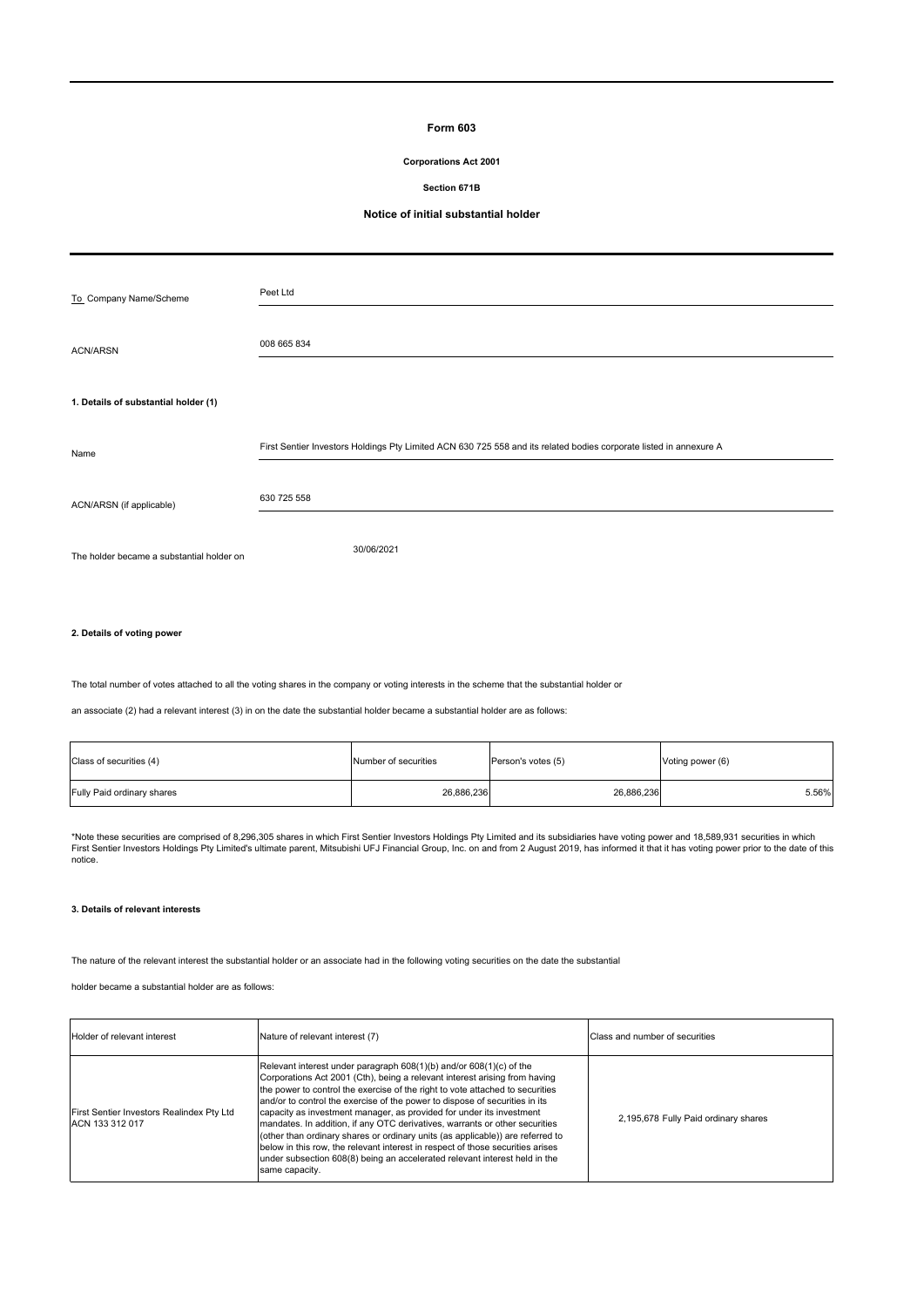| First Sentier Investors (Australia) IM Ltd<br>ACN 114 194 311 | Relevant interest under paragraph 608(1)(b) and/or 608(1)(c) of the<br>Corporations Act 2001 (Cth), being a relevant interest arising from having<br>the power to control the exercise of the right to vote attached to securities<br>and/or to control the exercise of the power to dispose of securities in its<br>capacity as investment manager, as provided for under its investment<br>mandates. In addition, if any OTC derivatives, warrants or other securities<br>(other than ordinary shares or ordinary units (as applicable)) are referred to<br>below in this row, the relevant interest in respect of those securities arises<br>under subsection 608(8) being an accelerated relevant interest held in the<br>same capacity.                       | 6.100.627 Fully Paid ordinary shares  |
|---------------------------------------------------------------|--------------------------------------------------------------------------------------------------------------------------------------------------------------------------------------------------------------------------------------------------------------------------------------------------------------------------------------------------------------------------------------------------------------------------------------------------------------------------------------------------------------------------------------------------------------------------------------------------------------------------------------------------------------------------------------------------------------------------------------------------------------------|---------------------------------------|
| Mitsubishi UFJ Financial Group                                | Mitsubishi UFJ Financial Group Inc. (MUFG) owns 100% of First Sentier<br>Investors Holdings Pty Limited (indirectly) and has informed First Sentier<br>Investors Holdings Pty Limited that it has a relevant interest in the shares<br>noted in this column. Accordingly, First Sentier Investors Holdings Pty<br>Limited has a relevant interest or voting power in those shares pursuant to<br>section 608(3) or section 12(2)(a) of the Corporations Act (as relevant).<br>MUFG has not provided any further details of that relevant interest -<br>accordingly no transaction information is recorded in Appendix B or holder<br>information is recorded in Section 4. Reference is made to any subsequent<br>filing of MUFG which will reflect this interest. | 18,589,931 Fully Paid ordinary shares |

# **4. Details of present registered holders**

The persons registered as holders of the securities referred to in paragraph 3 above are as follows:

| Holder of relevant<br>interest                             | Registered holder of<br>securities                  | Person entitled to be<br>registered as holder (8) | Class and number of securities           |
|------------------------------------------------------------|-----------------------------------------------------|---------------------------------------------------|------------------------------------------|
| First Sentier Investors Realindex Pty Ltd ACN 133 312 017  | Citibank N A Hong Kong                              |                                                   | 1,659,666 Fully Paid ordinary<br>shares  |
| First Sentier Investors Realindex Pty Ltd ACN 133 312 017  | National Custodian Services                         |                                                   | 536,012 Fully Paid ordinary              |
| First Sentier Investors (Australia) IM Ltd ACN 114 194 311 | <b>Citicorp Nominees Pty Limited</b><br>(Australia) |                                                   | 6,100,627 Fully Paid ordinary            |
| Mitsubishi UFJ Financial Group                             | Mitsubishi UFJ Financial Group                      |                                                   | 18,589,931 Fully Paid ordinary<br>shares |

### **5. Consideration**

The consideration paid for each relevant interest referred to in paragraph 3 above, and acquired in the four months prior to the day that the

substantial holder became a substantial holder is as follows:

| Holder of relevant<br>interest | Date of acquisition | Consideration (9) |          | Class and number of securities |
|--------------------------------|---------------------|-------------------|----------|--------------------------------|
|                                |                     | Cash              | Non-cash |                                |
| See annexure B to this notice  |                     |                   |          |                                |

#### **6. Associates**

The reasons the persons named in paragraph 3 above are associates of the substantial holder are as follows:

| Name and ACN/ARSN (if applicable)          | Nature of association                                                                                                        |  |  |
|--------------------------------------------|------------------------------------------------------------------------------------------------------------------------------|--|--|
| First Sentier Investors Realindex Pty Ltd  | A wholly-owned subsidiary, and therefore related body corporate, of First Sentier Investors                                  |  |  |
| ACN 133 312 017                            | <b>Holdings Pty Limited</b>                                                                                                  |  |  |
| First Sentier Investors (Australia) IM Ltd | A wholly-owned subsidiary, and therefore related body corporate, of First Sentier Investors                                  |  |  |
| ACN 114 194 311                            | <b>Holdings Pty Limited</b>                                                                                                  |  |  |
| Mitsubishi UFJ Financial Group             | Each company referred to is an associate of Mitsubishi UFJ Financial Group, Inc. under section<br>12 of the Corporations Act |  |  |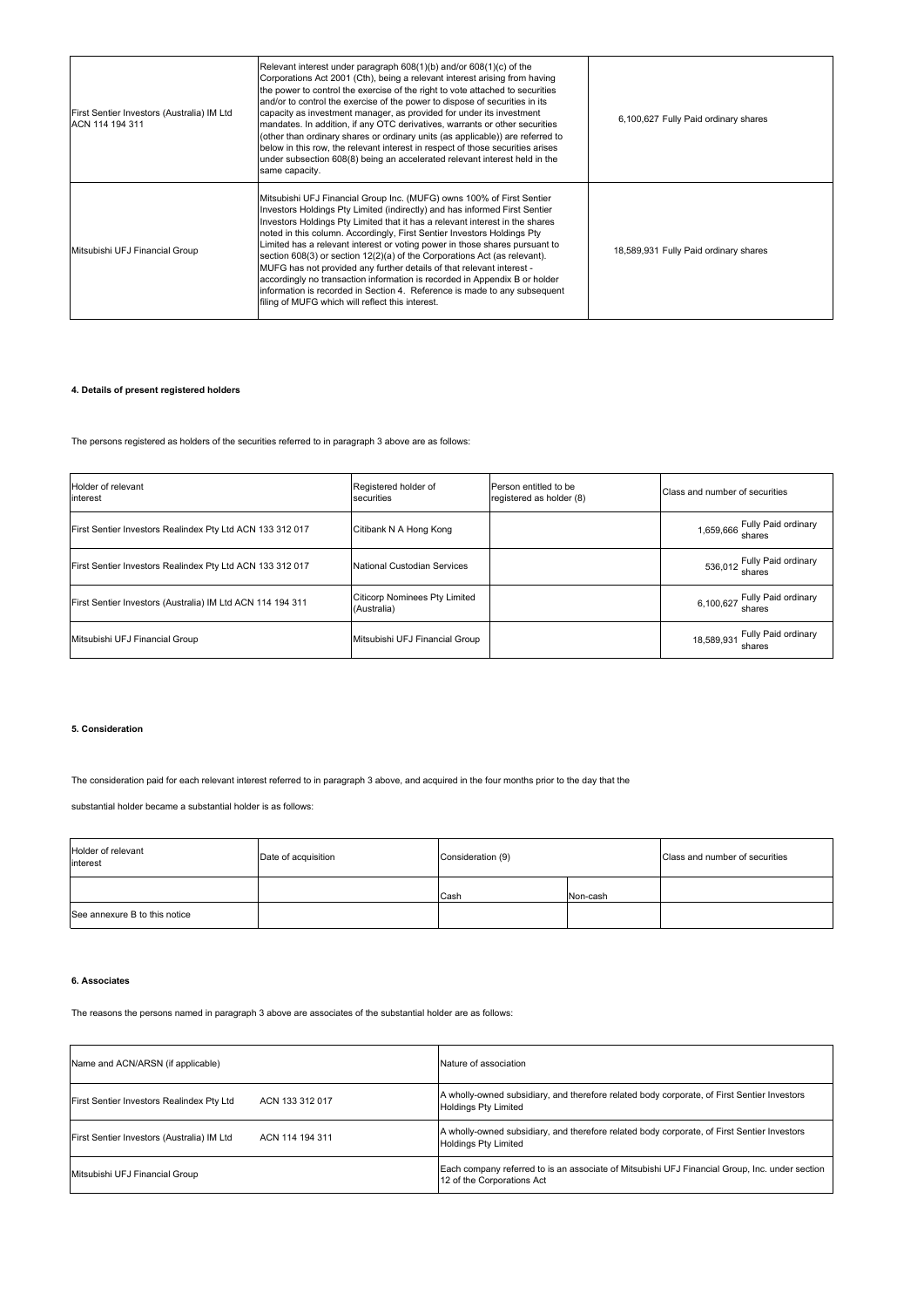### **7. Addresses**

The addresses of persons named in this form are as follows:

| Name                                                       | <b>Address</b>                                                                                             |
|------------------------------------------------------------|------------------------------------------------------------------------------------------------------------|
| First Sentier Investors Realindex Pty Ltd ACN 133 312 017  | Level 5, Tower Three International Towers Sydney, 300 Barangaroo Avenue, Barangaroo NSW<br>2000. Australia |
| First Sentier Investors (Australia) IM Ltd ACN 114 194 311 | Level 5, Tower Three International Towers Sydney, 300 Barangaroo Avenue, Barangaroo NSW<br>2000. Australia |
| Mitsubishi UFJ Financial Group                             | 2-7-1, Marunouchi, Chiyoda-ku, Tokyo 100-8330, Japan                                                       |

# **Signature**

| print name | Rachel Lim               | capacity | Company Secretary |
|------------|--------------------------|----------|-------------------|
|            | $\overline{\phantom{a}}$ |          |                   |
| sign here  | ramelin<br>$\check{}$    | date     | 02/07/2021        |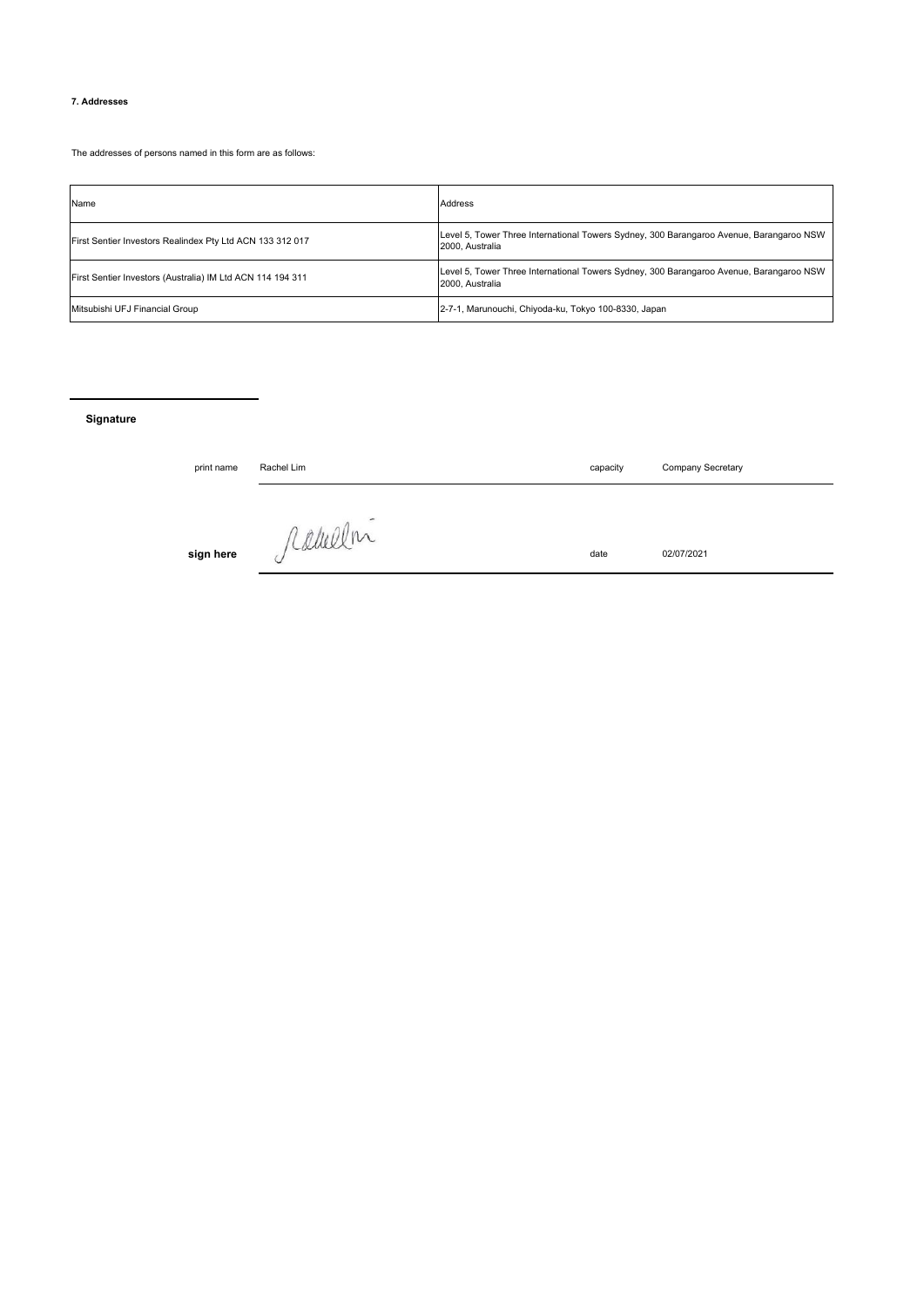#### **Annexure A**

This is Annexure A referred to in Form 603, Notice of initial substantial holder dated 30/06/2021

rabellni

Rachel Lim

Company Secretary

Dated the 02/07/2021

### **SCHEDULE**

Mitsubishi UFJ Trust and Banking Corporation (Registration No. 0100-01-008770) First Sentier Investors (Ireland) Limited (Company No. 629188) FSIB LTD (Registration No. 26193) First Sentier Investors International IM Limited (Company No. SC079063) First Sentier Investors (Luxembourg) EDIF I MC S.A.R.L (Company No. B128117) First Sentier Investors (Hong Kong) AMC Limited (CR NO. 0580652) First Sentier Investors Strategic Investments Pty Limited (ACN 625 765 399) First Sentier Investors (Australia) Infrastructure Holdings Ltd (ACN 085 313 926) First Sentier Investors Asia Holdings Limited (ACN 054 571 701) First Sentier Investors (Luxembourg) EDIF I Feeders MC S.A.R.L (Company No. B134314) First Sentier Investors (Hong Kong) Nominees Limited (CR NO. 0206615) Mitsubishi UFJ Financial Group, Inc (Registration No. 0100-01-073486) First Sentier Investors (Singapore) Holdings Limited (Registration No. 199901706Z) First Sentier Investors (US) LLC (File Number 546 9442) SI Holdings Limited (Company No. SC109439) First Sentier Investors (Australia) RE Ltd (ACN 006 464 428) First Sentier Investors (Australia) Infrastructure Managers Pty Ltd (ACN 101 384 294) First Sentier Investors Realindex Pty Ltd (ACN 133 312 017) First Sentier Infrastructure Managers (International) Limited (Company No. 298444) First Sentier Investors (UK) Funds Limited (Company No. 02294743) First Sentier Investors (Australia) Services Pty Limited (ACN 624 305 595) First Sentier Investors (Malta) Limited (Company Code C41267) CFSIM (Company No. 00153197) First Sentier Investors Europe Holdings Limited (Company No. 03904310) First Sentier Investors (UK) IM Limited (Company No. SC047708) First Sentier Investors (Hong Kong) Limited (CR No. 0206616) First Sentier Investors (Japan) Limited (Company No. 0104-01-093090) First Sentier Investors (Malta) Holdings Limited (Company Code C41260) First Sentier Investors (Australia) IM Ltd (ACN 114 194 311) First Sentier Investors (Luxembourg) EDIF II GP S.Á.R.L (Company No. B204413) First Sentier Investors (Singapore) (COMPANY NO. 196900420D) First Sentier Investors (UK) Services Limited (Company No. 03904320)